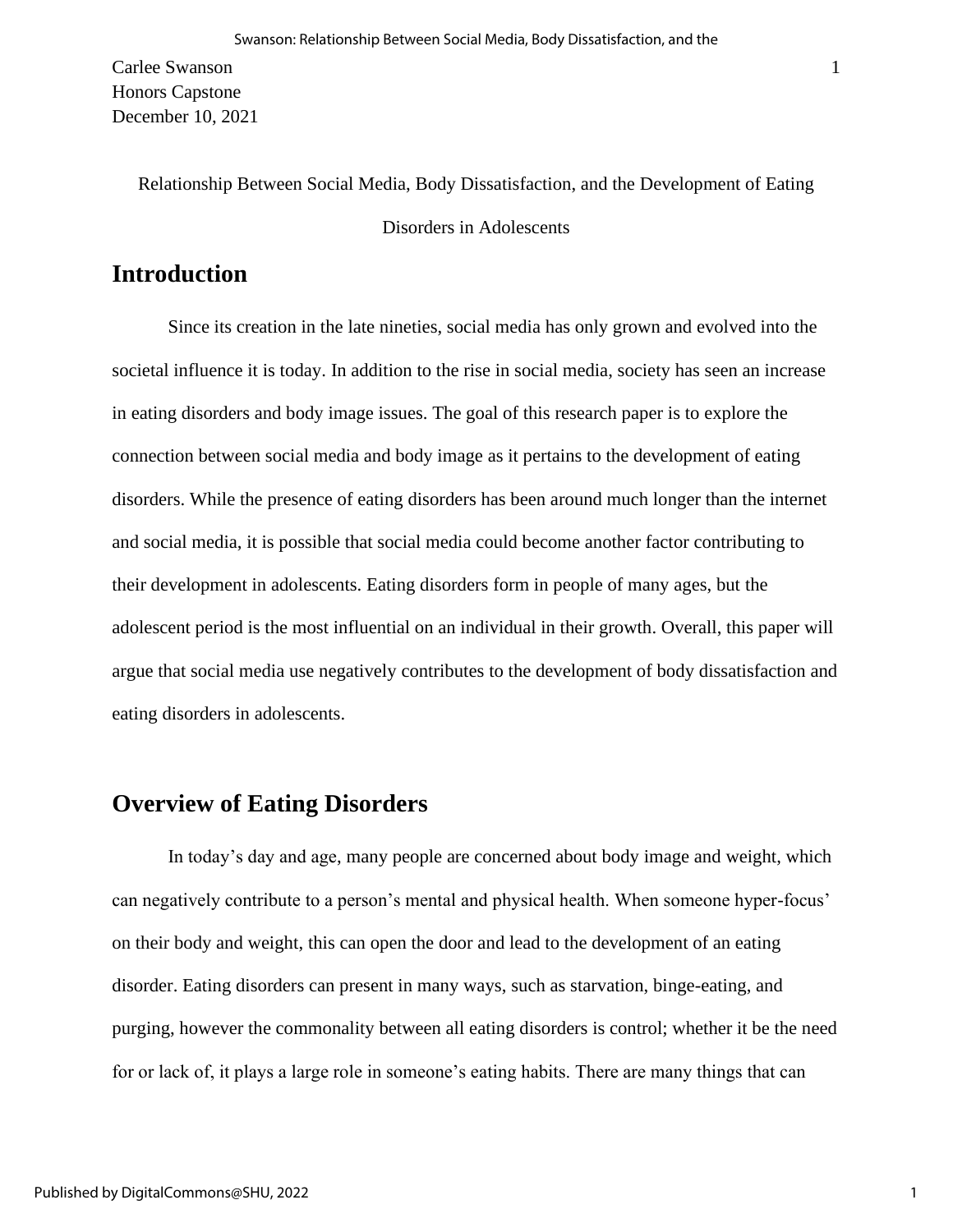cause or contribute to the development of an eating disorder. Some of these factors include genetic disposition, family life in regards to attachment style and history of sexual abuse, environment in regards to social pressures, culture and societal standards, and temperament in regards to personality and other mental illness diagnoses (Morton, n.d.). The most common and well-known eating disorders include Anorexia Nervosa, Bulimia Nervosa, Binge Eating Disorder and Eating Disorder Not Otherwise Specified (EDNOS). In a longitudinal study that followed 496 girls from the age of 12 to 20 found that 5.2% met DSM5 criteria for anorexia, bulimia or binge eating disorder; with nonspecific symptoms included, 13.2% suffered with an eating disorder (*Statistics & Research on Eating Disorders*, 2018).

The *Diagnostic and Statistical Manual of Mental Disorders*, fifth edition (DSM 5), recognizes Anorexia Nervosa and Bulimia Nervosa as the two types of eating disorders. The diagnostic requirements for Anorexia Nervosa include the refusal or inability to maintain at least 85% of the expected body weight, and intense fear of gaining weight, dissatisfaction with the weight or shape of one's body, and in women, amenorrhea. There are two subtypes of Anorexia Nervosa: restrictive type and binge-eating/purging type. The binge-eating/purging type consists of "regularly engaging in binge-eating or purging behavior (i.e., self-induced vomiting or the misuse of laxatives, diuretics, or enemas)," while the restrictive type consists of not partaking in those behaviors to expel calories and instead, not intaking enough calories or nutrition to support the body and maintain a normal weight (Shapiro, 2011). The diagnostic requirements for Bulimia Nervosa include recurrent episodes of binge eating, which is characterized by "eating, in a discrete period of time, an amount of food that is definitely larger than most people would eat during a similar period of time and under similar circumstances" in addition to a "sense of lack of control over eating during the episode" (Shapiro, 2011). Similar to Anorexia Nervosa, there

2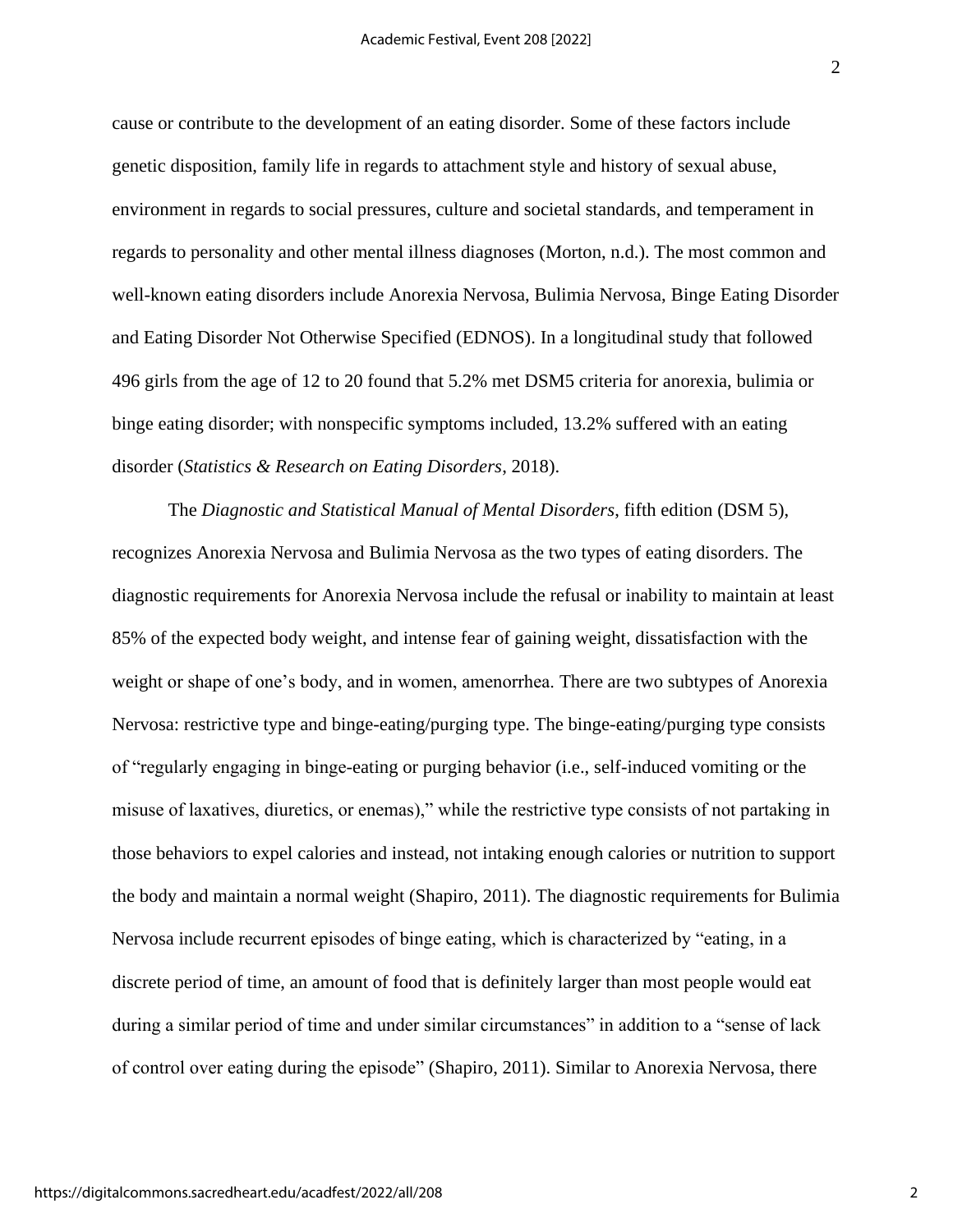are two subtypes of Bulimia Nervosa: purging type and non-purging type. The purging type involves the person regularly partaking in purging behaviors such as self-induced vomiting, and the misuse of laxatives and diuretics. Those with the non-purging type uses other "inappropriate compensatory behaviors" such as excessive exercise and fasting, but they do not partake in the same behaviors as the purging type (Shapiro, 2011). The diagnostic criteria for Binge Eating Disorder includes binge eating episodes like those involved in Bulimia Nervosa, in which one eats faster, until uncomfortably full, when not physically hungry, and feels disgust or embarrassment after overeating. The EDNOS category describes those that do not fit the full criteria for Anorexia Nervosa or Bulimia Nervosa, but still exhibit behaviors of one or the other., In a longitudinal study that followed 496 girls from the age of 12 to 20 found that 5.2% met DSM5 criteria for anorexia, bulimia or binge eating disorder; with nonspecific symptoms included, 13.2% suffered with an eating disorder (*Statistics & Research on Eating Disorders*, 2018). To put this in perspective, nearly one out of every eight adolescent females currently have an eating disorder or has suffered from one in the past.

# **Social Media History**

For the past 30 years, social media has grown and evolved to be the influential online presence it is today. Evidence of social media first appeared in 1997 with the Six Degrees profile uploading service, in addition to online communication in the form of message boards, email and online chatting ("The Evolution of Social Media," 2020). The first major site that is still widely known and used today, LinkedIn, was created in 2001 as a networking site for employers and large companies and businesses. Myspace, launched in 2003, kickstarted the type of stereotypical social media being used today (photo, music sharing). After five years, Myspace was taken over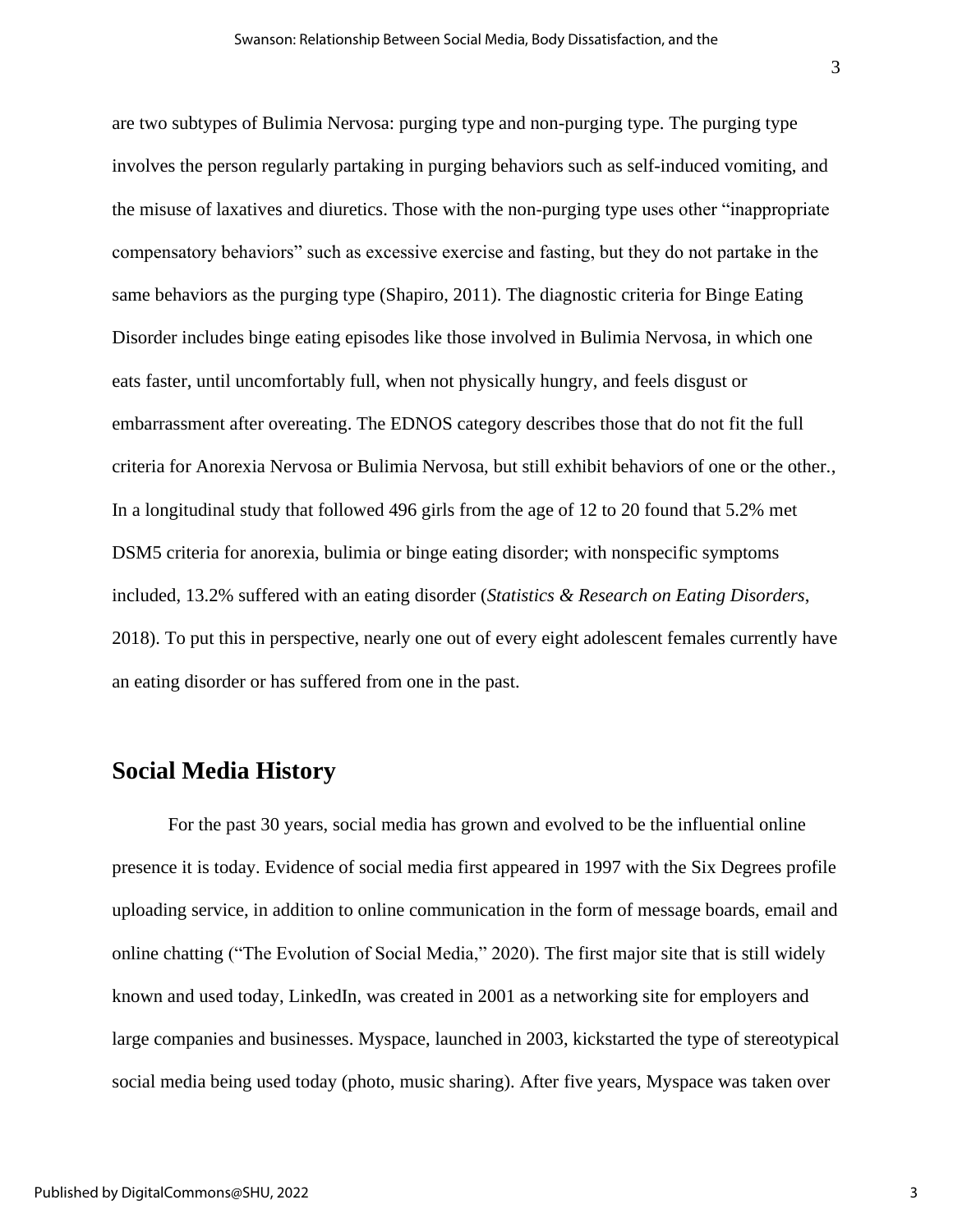by Facebook, the first major photo-based social media platform. Many other social media platforms such as Instagram, VSCO and twitter have based their platforms after Facebook's.

There are many different types of social media platforms for discussions, shopping, blogging and media. For the purpose of this paper, only social media platforms that involve media (photos, videos, etc.) and discussion boards/blogs will be discussed. The first type of platform is a true social network, that includes websites like Facebook, Twitter, and LinkedIn. The main purpose of the social network platform is to "encourage individuals and businesses to interact online and share data and thoughts for ensuring mutually productive relationships" (Kakkar, n.d.). The second platform is media sharing networks, which includes apps like Instagram, Snapchat, YouTube and Tik Tok. These apps are mostly photo-based or video-based, which means users share photographs, videos, and other forms of media on their own personal account. The big source of attraction is that these platforms allow users to develop their own brand and gain popularity among other users from what they post. Another type of social media platform is a discussion forum, such as Reddit and Quora, that are created to be "used for finding, sharing and discussing different kinds of information, opinion, and news" (Kakkar, n.d.). The discussion forums help to bring together groups of people who share similar interests, despite the distance between them.

Since these many platforms all have different purposes, they attract different groups of people. According to a recent study from the Pew Research Center in 2019, 75% of adults aged 18 to 24 years old use Instagram, 73% use Snapchat, and 76% use Facebook (Perrin et al., n.d.). Out of all adolescents in high school or younger, 33% use Instagram, 22% use Snapchat, and 61% use Facebook (Perrin et al., n.d.). When comparing genders, 43% of women use Instagram, 24% use Snapchat, and 75% use Facebook, compared to the 31%, 24%, and 63% of men that use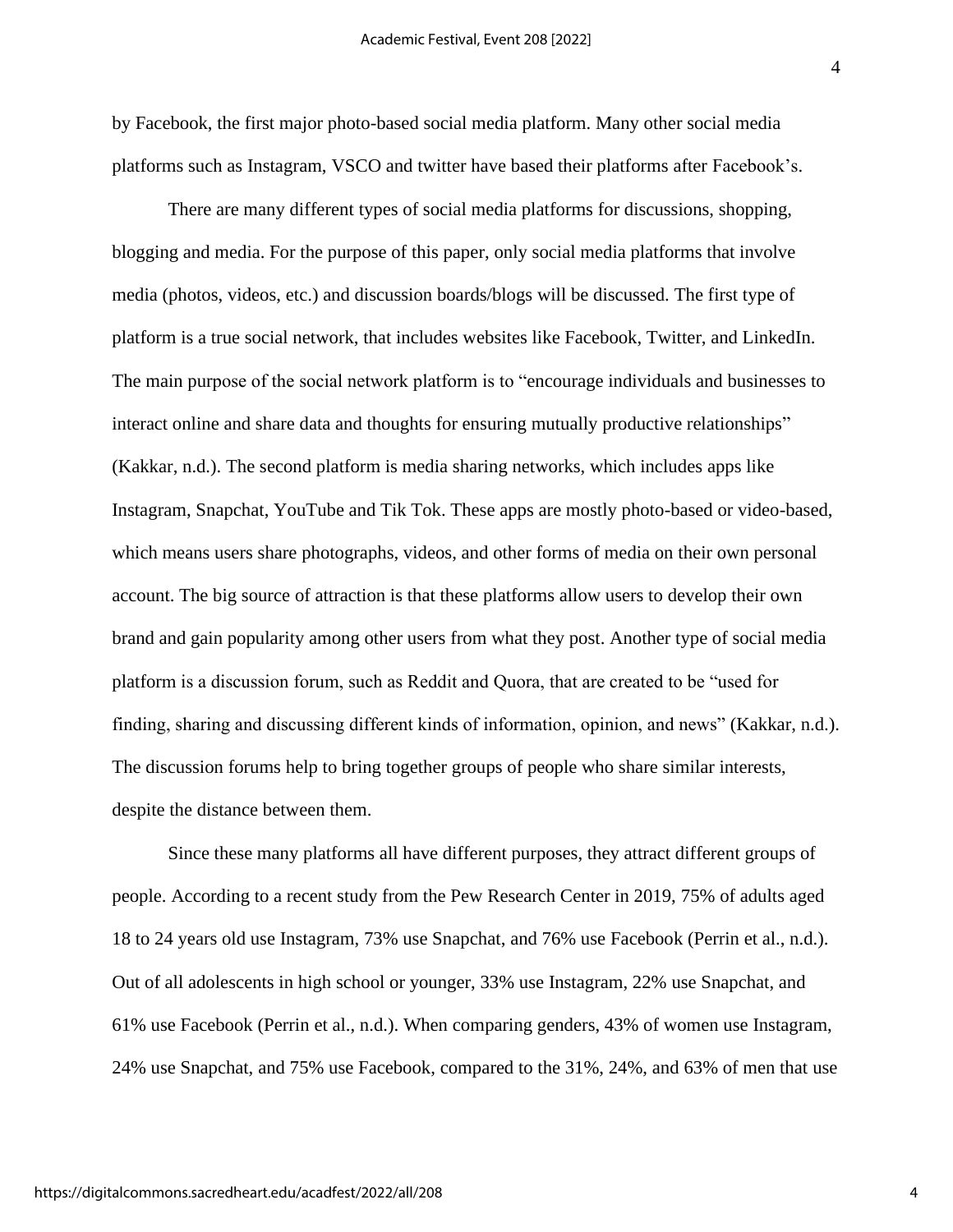Instagram, Snapchat and Facebook, respectively (Perrin et al., n.d.). Out of the adults who reported using these social media platforms, about 74% visit Facebook once a day, and 51% of those visit several times a day; this is comparative to the 63% that visit Instagram at least once a day (42% several times) and the 61% that use Snapchat at least once a day (46% several times) (Perrin et al., n.d.). Adolescents and adults make up a majority of social media usage, but it is important to be aware of the social media presence of younger ages. Children aged between 8-12 spend an average of 6 hours a day on social media, which is just three hours less than teens aged between 13-18 who spend an average of 9 hours a day on social media (Common Sense Media Inc., 2015). All this data puts into perspective how many people are actively using social media: over three quarters of the U.S. adult population.

### **Social Media and Body Image**

As social media grows in popularity, body image dissatisfaction and self-esteem have become more prominent in the country. According to a research, engagement with photo-based social media has had a negative effect on body image. One of the main instigators is the 'selfie' where users post a photo of only themselves. Experimental research finds that posting selfies on social media has worsened body image in women, especially "perception of fatness, physical attraction, and body size satisfaction" (Mills, Musto, Williams, & Tiggemann, 2018). When someone prepares to post a photo of themselves, the photo itself is scrutinized by the subject and often edited heavily to be perfect or worthy enough to be posted. Women who report this photobased social media behavior of editing photos, in addition to other behaviors such as making comparisons to friends' photos and archiving old photos, were reported to have greater disordered eating habits and attitudes (Mabe, Forney, & Keel, 2014). A study conducted by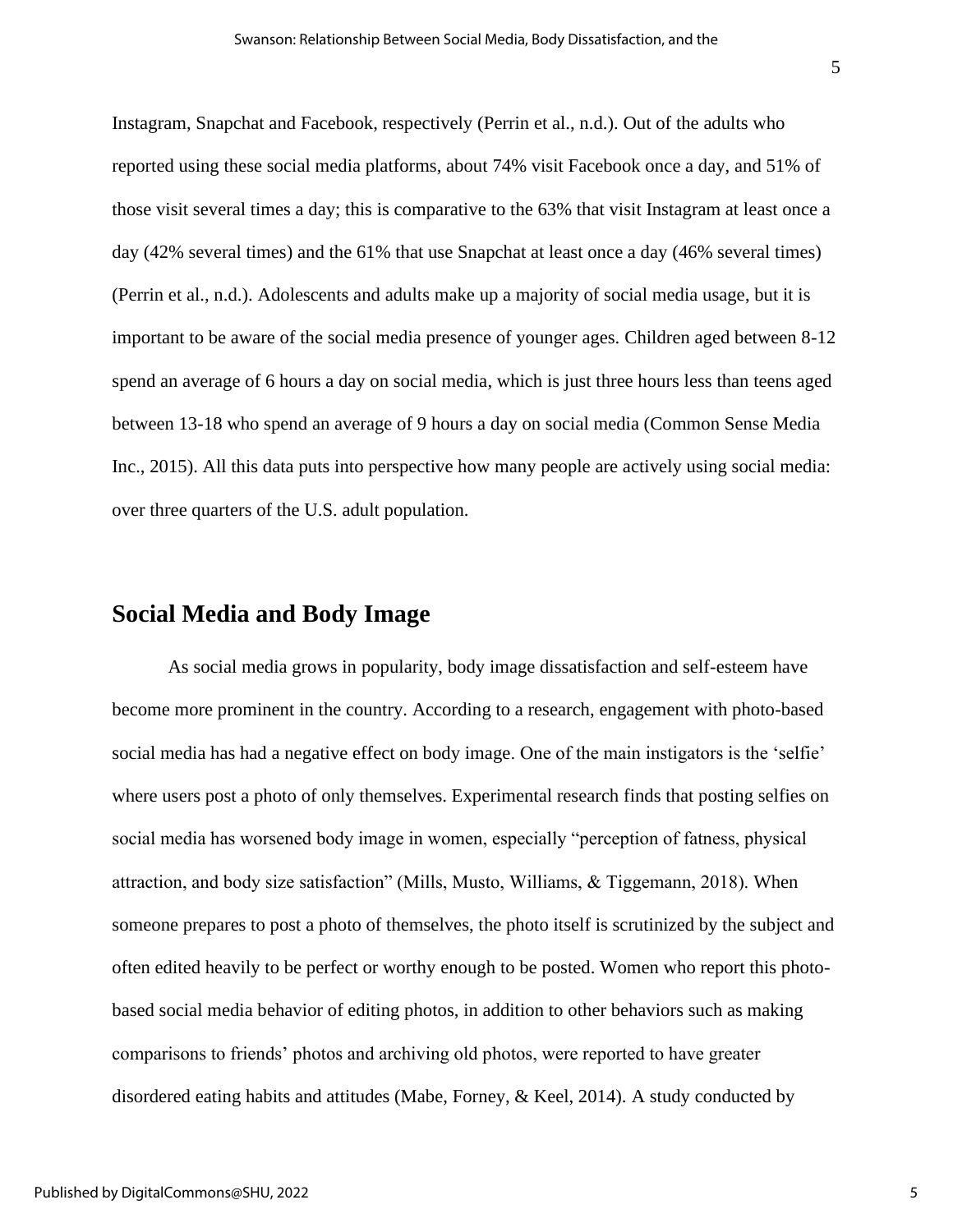Lonergan et al. further examined the correlation between these social media behaviors and eating disorders in adolescent males and females (ages 11-19). The study narrowed its focus to the manipulation of photos involving people, and how alterations to photos may impact one's internal feelings toward their body. The major finding was that avoidance of posting selfies, use of photo manipulation, and investment in others' selfies was associated with negative body image and increased risk for meeting criteria for an eating disorder (Lonergan et al., 2020). This study reveals a correlation between social media use and disordered eating habits that have a high potential to progress into an eating disorder.

A similar study by Jiotsa et al. looks at how often someone compares their physical appearance to someone in the media, and how that relates to their body dissatisfaction. Participants with a diagnosed eating disorder and participants recruited through social media completed questionnaires about their social media usage and their perception of their own body image. One finding of the study was that body satisfaction was associated with people that posted more selfies (Jiotsa et al., 2021). However, only 9% of the participants posted selfies once a week or more, while 57% posted only once or twice a month, and 34% never posted (Jiotsa et al., 2021). This means that the women who often post selfies and are satisfied with their bodies are in the minority, and near 90% of women felt body dissatisfaction. One major contributor to body dissatisfaction is the societal standard of beauty set and advertised by social media. About 7 out of 10 females report a decrease in body confidence that they attribute to pressure for perfection from social media's standards of beauty (Tiggemann & Slater, 2013). The presence and popularity of social media has exacerbated the influence of beauty standards because it allows for immediate access of comparisons.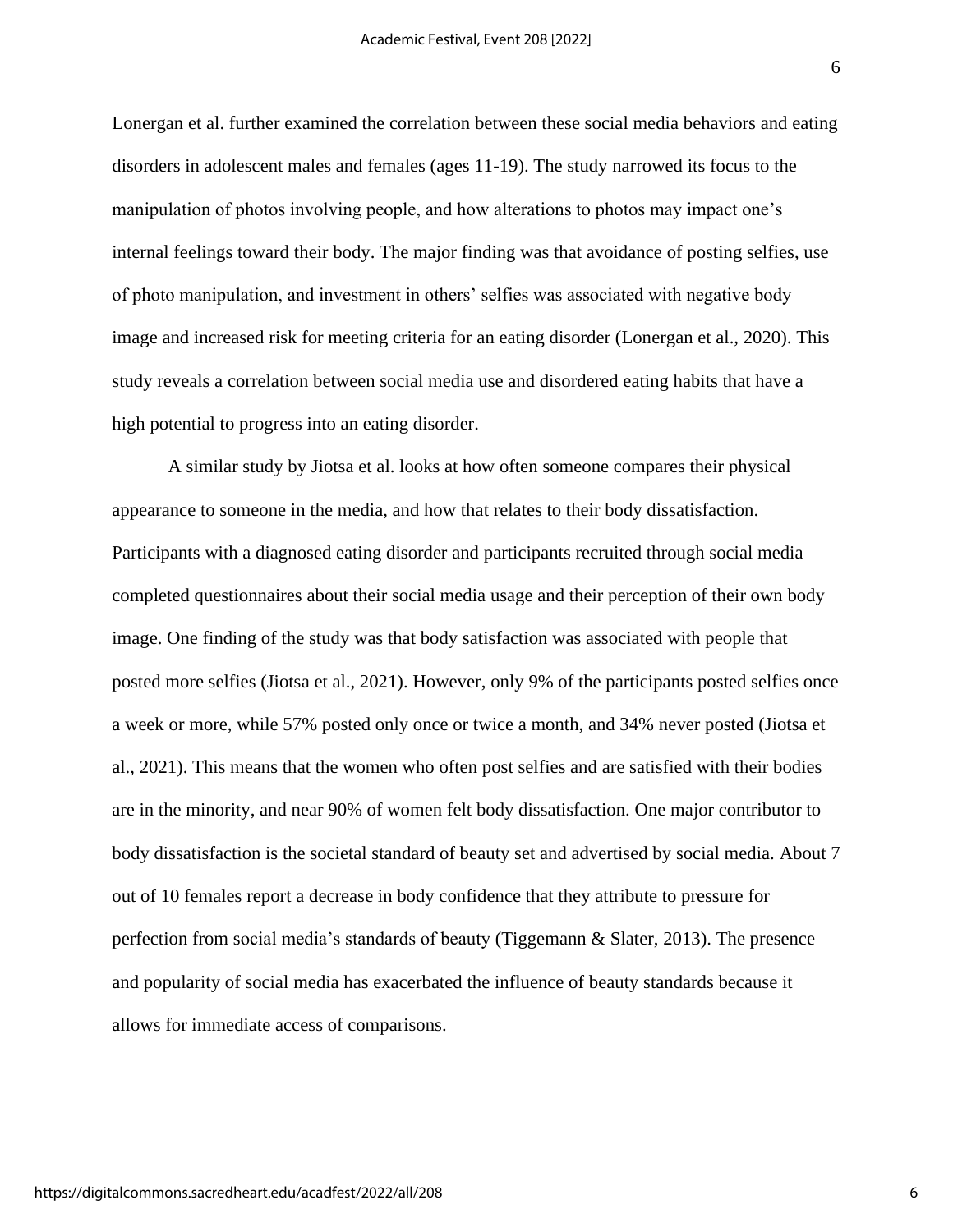# **Comparison of Different Populations**

While this paper is mostly analyzing adolescent females, it is important to note that social media and eating disorders have an impact on all genders. Males are often overlooked when it comes to eating disorder awareness, treatment, and research despite making up 10-25% of all eating disorder cases (Sweeting et al. 2015). Many men don't end up receiving treatment or even an evaluation because they are either turned away for not 'looking' excessively over or underweight, or they fear seeking help because of the stigma around eating disorders. Eating disorders are often perceived of as feminine, and those who are diagnosed may sometimes be perceived as weak. Despite the difference in thoughts and emotions toward eating disorders between men and women, they both have the same risk factors and motivation for developing disordered eating habits. One thing that was interesting to note was the gender differences when it came to social media types and what had more of an impact on body image in girls compared to boys. A study by Wilksch et al. looks at the relationship between social media use and disordered eating in young adolescents aged 13-14. The study had middle school boys and girls complete a disordered eating questionnaire that focused on 4 subscales: shape concern, weight concern, restraint, and eating concern. The subjects then filled out a social media questionnaire about their hourly usage, platforms, and content. The study found that for girls, Snapchat and Tumblr were associated with higher disordered eating, and for boys, all social media was associated with higher levels of disordered eating. Breaking it down further, for girls, all platforms were linked with strict exercise, Snapchat was linked with meal skipping, meal control and little eating, Tumblr was associated with higher inclination for binge eating. For boys, all social media was associated with meal skipping, and Tumblr was linked with undereating (Wilksch et al., 2020). Despite the disparities between knowledge and acknowledgement of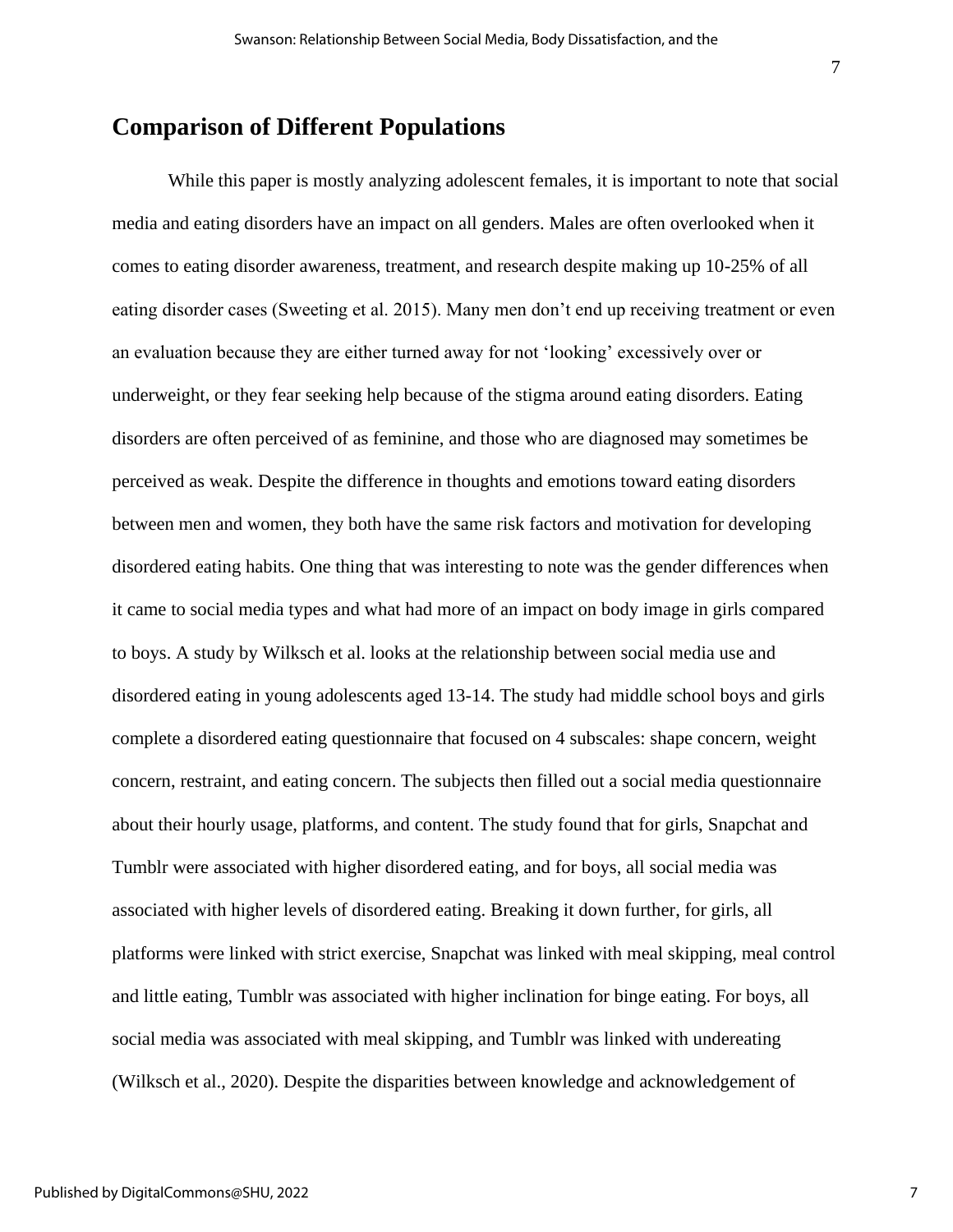eating disorders among men and women, it is important to note that eating disorders are serious and should be treated equally and fair among all genders since everyone is affected in similar ways.

# **Comorbidities**

Aside from the obvious harm of an eating disorder alone, they are also incredibly detrimental because the presence of an eating disorder makes a person more susceptible to comorbidities and developing other mental illnesses. One possible co-occurring illness is depression. About 32-39% of individuals with anorexia nervosa, 36-50% of individuals with bulimia nervosa, and 33% of individuals with binge eating disorder were also diagnosed with major depressive disorder (Hudson et al., 2007). Another possible co-occurring illness is anxiety. About 48-51% of individuals with anorexia nervosa, 54-81% of individuals with bulimia nervosa, and 55-65% of individuals with binge eating disorder were also diagnosed with generalized anxiety disorder (Hudson et al., 2007). What this means in the grand scheme of things, is that social media leading to the development of eating disorders can lead to the development of other mental illnesses or disorders indirectly.

Adding onto the comorbidities, suicidal ideation increases with the presence of eating disorders. People with eating disorders "often will have a false sense of reality, may feel unworthy or hopeless, battle with disordered thoughts, have feelings of being emotional trapped and feel as if they are a burden," all feelings and emotions that could make a person more susceptible to developing suicidal thoughts or making attempts ("Suicide and Eating Disorders," 2017). A meta-analysis of the data from 1999-2016 shows that the rate of suicide attempts in patients with eating disorders is 20.8% (Udo et al., 2019). Putting it all together, this increase of

https://digitalcommons.sacredheart.edu/acadfest/2022/all/208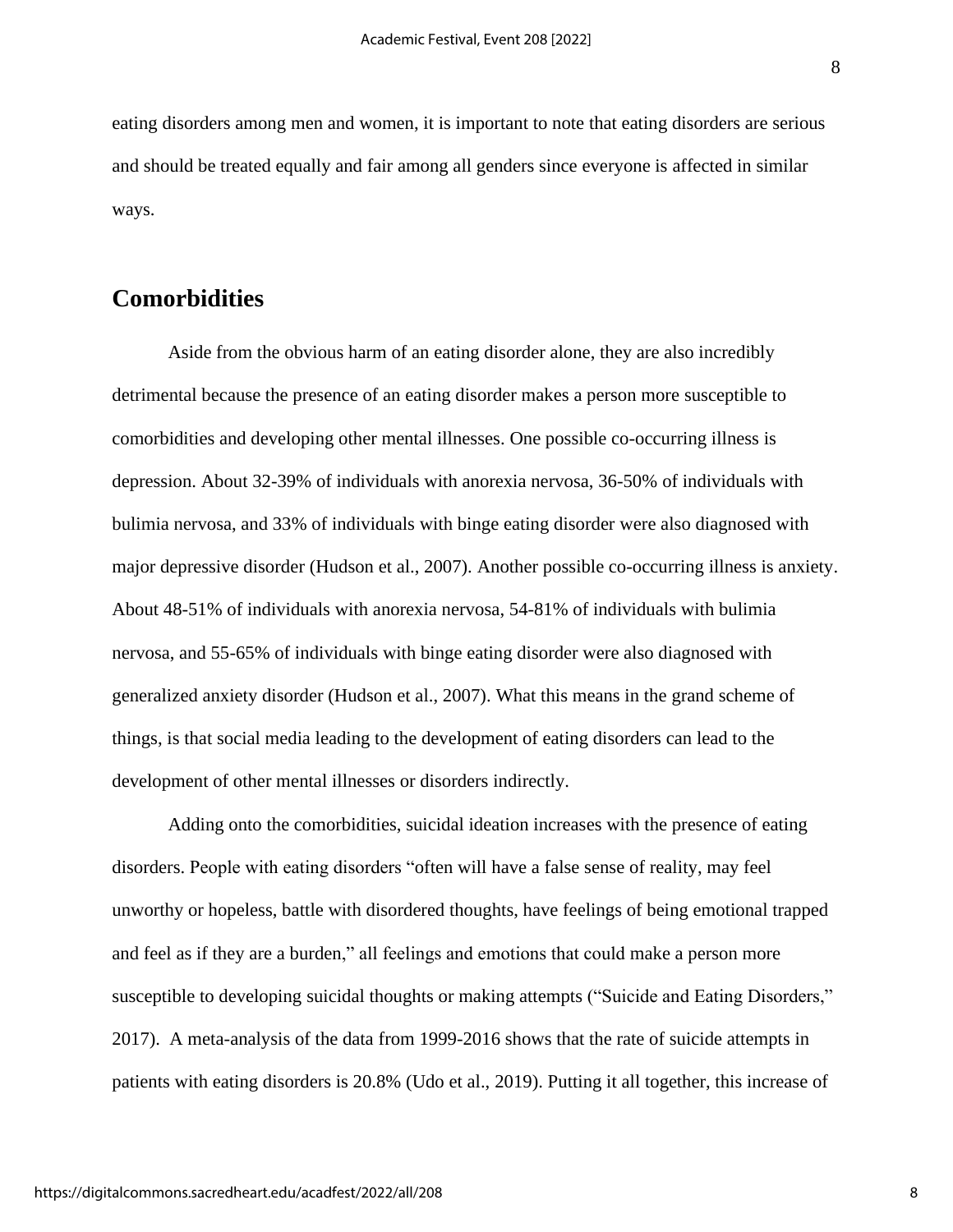suicidal ideation and attempts prevalent among patients with eating disorders can be attributed to a chain reaction of events that stems from social media. As people increase their social media usage, they are more at risk for engaging in disordered eating habits that could result in an eating disorder. This is due to body dissatisfaction brought on by comparing one's physical features to someone else online. This person is then predisposed to other mental health comorbidities such as anxiety and depression, which can contribute to the development of suicidal thoughts. To lower the negative mental health complications that arise from eating disorders such as depression and suicide, it is key to remove the common denominator of social media that links everything together.

# **Conclusion**

To conclude, the purpose of this research paper was to argue that social media use negatively contributes to the development of body dissatisfaction and eating disorders in adolescents. The evidence presented regarding the correlation between social media use and disordered eating, as well as the studies looking at body satisfaction and perceived body image support the thesis. While it is nearly impossible to completely eliminate all social media to prevent these negative outcomes, precautionary measures can be taken to prevent the development of disordered eating and other behaviors related to body image. For one, regular eating disorder testing in adolescents would help to catch any negative behaviors arising during developmental years and allow for early intervention. Additionally, being aware of the harmful effects of social media on body image dissatisfaction allows you to better put things in perspective and to avoid behaviors that negatively contribute to body image perception.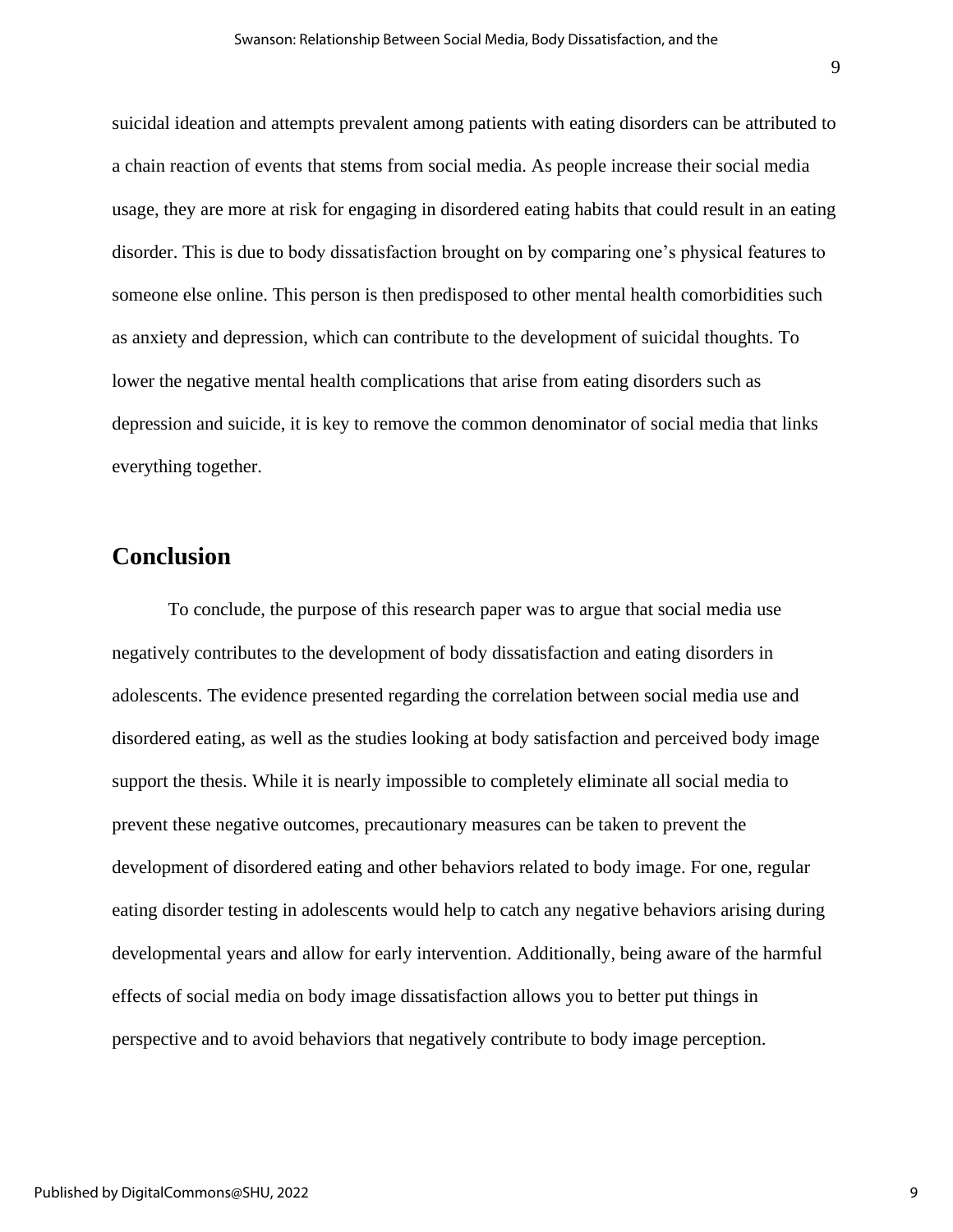#### References

Common Sense Media Inc., 2015

- Hudson JI, Hiripi E, Pope HG Jr, and Kessler RC. (2007). The prevalence and correlates of eating disorders in the National Comorbidity Survey Replication. Biological Psychiatry, 61(3):348-58.
- Jiotsa, B., Naccache, B., Duval, M., Rocher, B., & Grall-Bronnec, M. (2021). Social Media Use and Body Image Disorders: Association between Frequency of Comparing One's Own Physical Appearance to That of People Being Followed on Social Media and Body Dissatisfaction and Drive for Thinness. *International Journal of Environmental Research and Public Health*, *18*(6). <https://doi.org/10.3390/ijerph18062880>
- Kakkar, G. (n.d.). *What Are The Different Types Of Social Media?* Retrieved November 26, 2021, from <https://www.digitalvidya.com/blog/types-of-social-media/>
- Lonergan, A. R., Bussey, K., Fardouly, J., Griffiths, S., Murray, S. B., Hay, P., Mond, J., Trompeter, N., & Mitchison, D. (2020). Protect me from my selfie: Examining the association between photo-based social media behaviors and self-reported eating disorders in adolescence. *The International Journal of Eating Disorders*, *53*(5), 485– 496. <https://doi.org/10.1002/eat.23256>
- Mabe, A. G., Forney, K. J., & Keel, P. K. (2014). Do you "like" my photo? Facebook use maintains eating disorder risk. International Journal of Eating Disorders, 47(5), 516–523. https://doi.org/10.1002/eat.22254
- Mills, J., Musto, S., Williams, L., & Tiggemann, M. (2018). "Selfie" harm: Effects on mood and body image in young women. Body Image, 27, 86–92.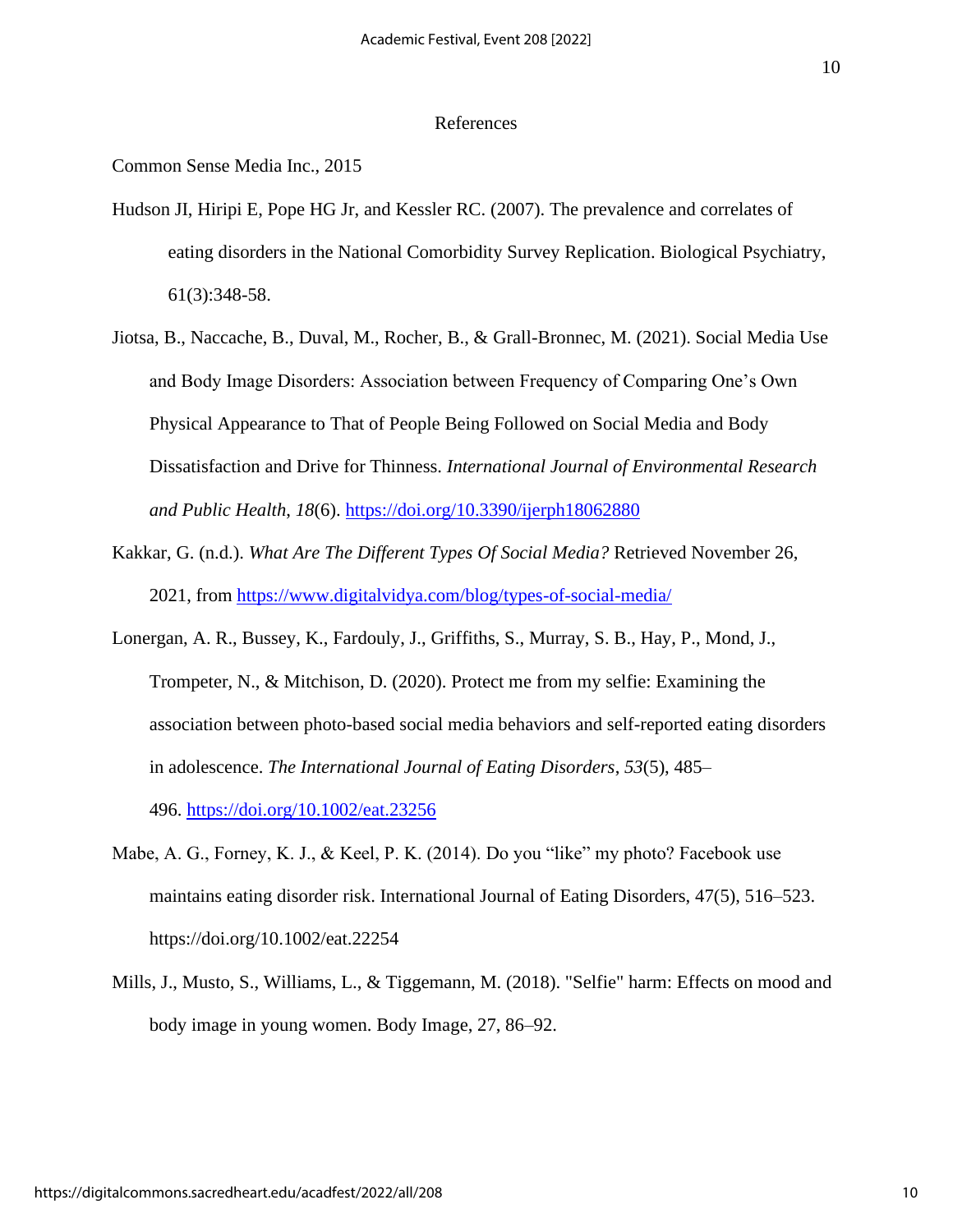- Morton, N. (n.d.). *Eating Disorders: Prevalence, Risk Factors and Treatment Options*. Retrieved November 26, 2021, from [https://eds-p-ebscohost](https://eds-p-ebscohost-com.sacredheart.idm.oclc.org/eds/ebookviewer/ebook/ZTAwMHhuYV9fMTQwNjMwMV9fQU41?sid=50cf61a1-8065-4951-9154-1dc1ab5d7ce4@redis&vid=3&format=EB&rid=3)[com.sacredheart.idm.oclc.org/eds/ebookviewer/ebook/ZTAwMHhuYV9fMTQwNjMwMV9](https://eds-p-ebscohost-com.sacredheart.idm.oclc.org/eds/ebookviewer/ebook/ZTAwMHhuYV9fMTQwNjMwMV9fQU41?sid=50cf61a1-8065-4951-9154-1dc1ab5d7ce4@redis&vid=3&format=EB&rid=3) [fQU41?sid=50cf61a1-8065-4951-9154-1dc1ab5d7ce4@redis&vid=3&format=EB&rid=3](https://eds-p-ebscohost-com.sacredheart.idm.oclc.org/eds/ebookviewer/ebook/ZTAwMHhuYV9fMTQwNjMwMV9fQU41?sid=50cf61a1-8065-4951-9154-1dc1ab5d7ce4@redis&vid=3&format=EB&rid=3)
- Perrin, R., MONICA, & ERSON. (n.d.). Share of U.S. adults using social media, including Facebook, is mostly unchanged since 2018. *Pew Research Center*. Retrieved November 26, 2021, from [https://www.pewresearch.org/fact-tank/2019/04/10/share-of-u-s-adults-using](https://www.pewresearch.org/fact-tank/2019/04/10/share-of-u-s-adults-using-social-media-including-facebook-is-mostly-unchanged-since-2018/)[social-media-including-facebook-is-mostly-unchanged-since-2018/](https://www.pewresearch.org/fact-tank/2019/04/10/share-of-u-s-adults-using-social-media-including-facebook-is-mostly-unchanged-since-2018/)
- Shapiro, C. (2011). *Eating Disorders: Causes, Diagnosis and Treatments*. Nova Science Publishers, Inc. [https://eds-p-ebscohost](https://eds-p-ebscohost-com.sacredheart.idm.oclc.org/eds/ebookviewer/ebook/ZTAwMHhuYV9fNTQxOTUyX19BTg2?sid=28fdfffb-ae58-48ba-b906-263714363195@redis&vid=1&format=EB&rid=5)
	- [com.sacredheart.idm.oclc.org/eds/ebookviewer/ebook/ZTAwMHhuYV9fNTQxOTUyX19B](https://eds-p-ebscohost-com.sacredheart.idm.oclc.org/eds/ebookviewer/ebook/ZTAwMHhuYV9fNTQxOTUyX19BTg2?sid=28fdfffb-ae58-48ba-b906-263714363195@redis&vid=1&format=EB&rid=5) [Tg2?sid=28fdfffb-ae58-48ba-b906-263714363195@redis&vid=1&format=EB&rid=5](https://eds-p-ebscohost-com.sacredheart.idm.oclc.org/eds/ebookviewer/ebook/ZTAwMHhuYV9fNTQxOTUyX19BTg2?sid=28fdfffb-ae58-48ba-b906-263714363195@redis&vid=1&format=EB&rid=5)
- *Statistics & Research on Eating Disorders*. (2018, February 19). National Eating Disorders Association. <https://www.nationaleatingdisorders.org/statistics-research-eating-disorders>
- Suicide and Eating Disorders: A Co-Occurring Condition. (2017, June 6). *Center For Discovery*. <https://centerfordiscovery.com/blog/suicide-eating-disorders-co-occurring-condition/>
- Sweeting, H., Walker, L., Maclean, A. M., Patterson, C., & Räisänen, U. (2015). Prevalence of Eating Disorders in Males: A Review of Rates Reported in Academic Research and UK Mass Media. International Journal of Men's Health, 14(2), 86–112.
- The Evolution of Social Media: How Did It Begin and Where Could It Go Next? (2020, May 28). *Maryville Online*. <https://online.maryville.edu/blog/evolution-social-media/>